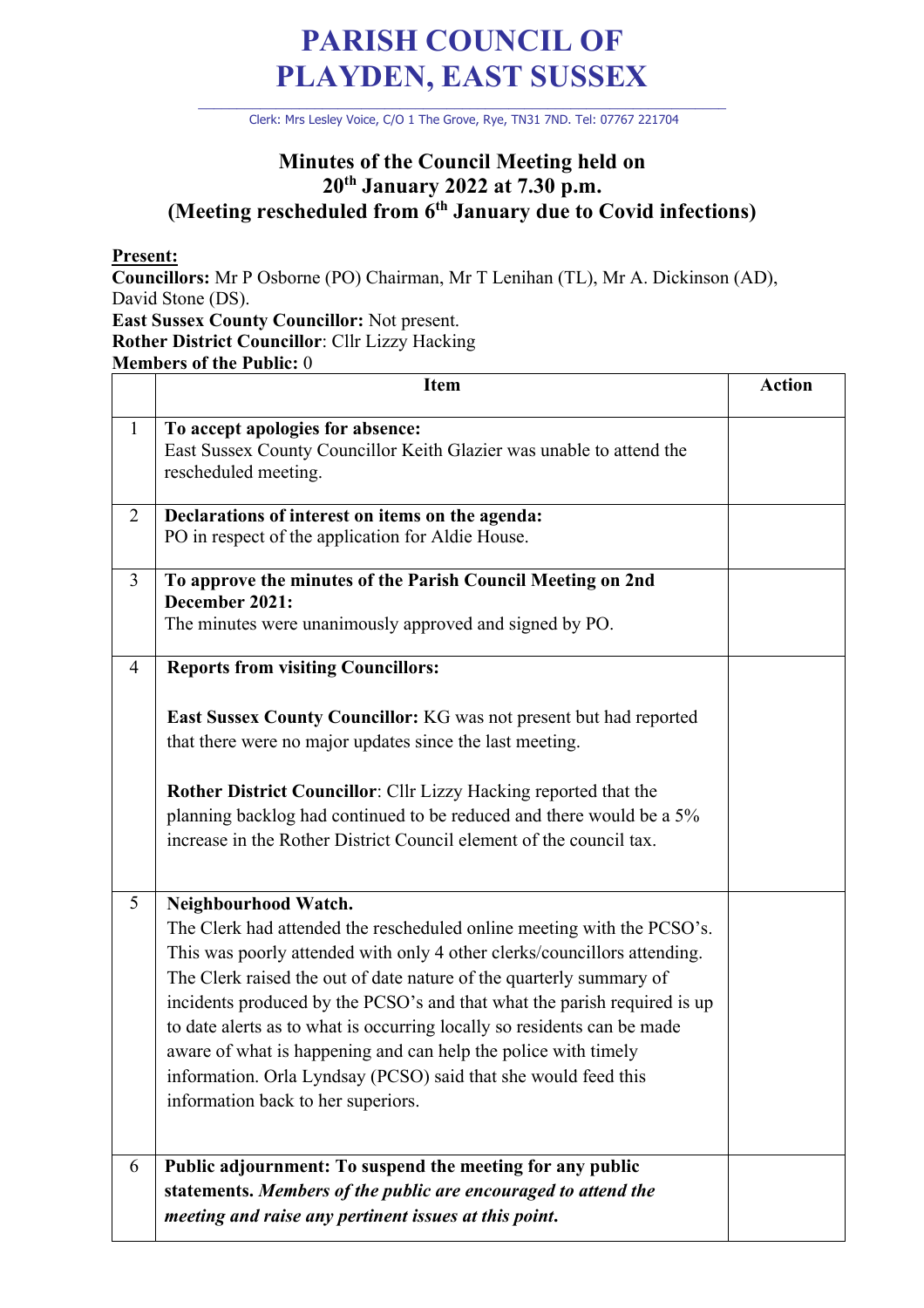|                | No members of the public were present.                                                                                                                                                                                                                                                                                                                                                                                                                                        |  |
|----------------|-------------------------------------------------------------------------------------------------------------------------------------------------------------------------------------------------------------------------------------------------------------------------------------------------------------------------------------------------------------------------------------------------------------------------------------------------------------------------------|--|
| $\overline{7}$ | Matters arising from last minutes not covered elsewhere.<br>None.                                                                                                                                                                                                                                                                                                                                                                                                             |  |
| 8              | Correspondence:<br>No additional correspondence.                                                                                                                                                                                                                                                                                                                                                                                                                              |  |
| 9              | Setting of Parish Precept for 2022 to 2023.<br>The councillors after discussion decided to keep the precept unchanged<br>for this period. Proposed by PO and seconded by TL and unanimously<br>agreed by the councillors.                                                                                                                                                                                                                                                     |  |
| 9              | Planning.                                                                                                                                                                                                                                                                                                                                                                                                                                                                     |  |
|                | <b>New applications.</b>                                                                                                                                                                                                                                                                                                                                                                                                                                                      |  |
|                | <b>None</b>                                                                                                                                                                                                                                                                                                                                                                                                                                                                   |  |
|                | Outcomes.                                                                                                                                                                                                                                                                                                                                                                                                                                                                     |  |
|                | RR/2021/1994/P<br>Orchard House, New England Lane, Playden TN31 7NT<br>Demolition of semi-dilapidated outbuilding. Replacing with new two-<br>storey outbuilding.<br>Planning refused due to the scale of the outbuilding and encroachment<br>into the paddock.                                                                                                                                                                                                               |  |
|                | <b>Ongoing:</b>                                                                                                                                                                                                                                                                                                                                                                                                                                                               |  |
|                | RR/2021/2857/P<br>Aldie House, Saltbarn Lane, Playden, TN31 7PH<br>Restoring the existing barn (outbuilding) into a bedrooms dwelling.                                                                                                                                                                                                                                                                                                                                        |  |
|                | The Clerk has raised the Councillors concerns and has requested<br>clarification regarding this application with the Rother District<br>Council planning team as it is unclear from the documentation (which<br>was contradictory) what type of dwelling is proposed. In response to<br>this the application has been put on hold whilst revised forms are<br>submitted and the Parish Council has been promised time to reassess<br>and comment before any decision is made. |  |
|                | <b>Appeals</b>                                                                                                                                                                                                                                                                                                                                                                                                                                                                |  |
|                | None                                                                                                                                                                                                                                                                                                                                                                                                                                                                          |  |
| 10             | <b>Accounts</b>                                                                                                                                                                                                                                                                                                                                                                                                                                                               |  |
|                | Expenditure $-$ to approve the following expenditure:<br>a)<br>Clerks wages and expenses – carried forward.                                                                                                                                                                                                                                                                                                                                                                   |  |
|                | b) Income.<br>None                                                                                                                                                                                                                                                                                                                                                                                                                                                            |  |